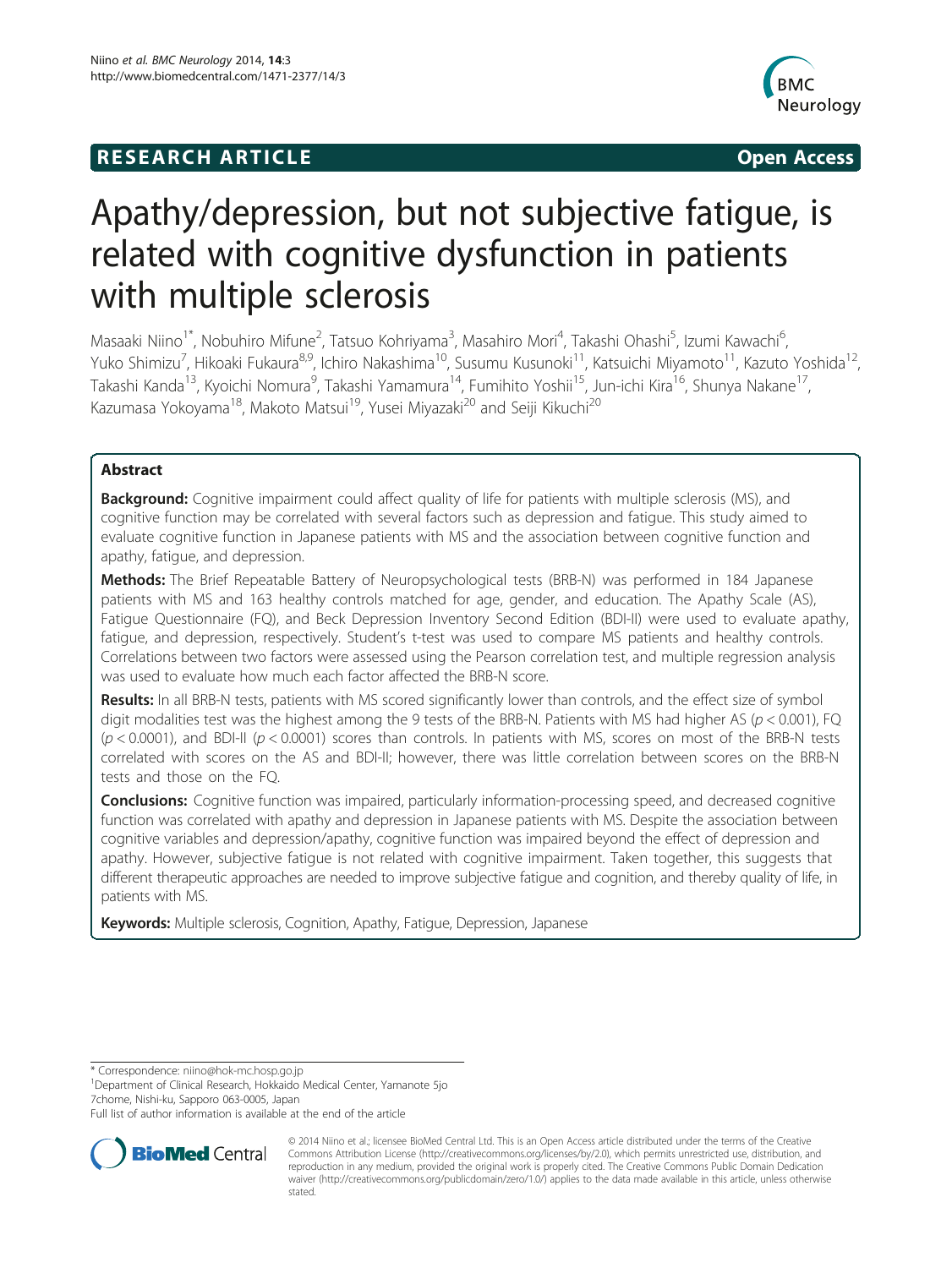## Background

The prevalence of cognitive dysfunction in multiple sclerosis (MS) has been historically underestimated due to difficulty in detecting cognitive impairment during brief office visits without performing a formal neuropsychological assessment and a widespread belief that cognitive dysfunction occurs rarely and then only in the advanced stages of the disease [[1](#page-6-0)]. However, in neuropsychological studies, 40–65% of MS patients show cognitive impairment with prominent involvement of memory, sustained attention, and information processing speed [[2](#page-6-0)]. Prevalence of cognitive dysfunction in MS varies among studies depending on the type of tests used and whether the studies are based in community or clinical settings, with clinical settings showing higher rates [[3](#page-6-0)]. To evaluate cognitive deficits in MS, a focused measure of cognitive abilities using the Brief Repeatable Battery of Neuropsychological tests (BRB-N) was developed [[4,5](#page-6-0)]. The BRB-N was originally written in English, and has been translated into other languages including Dutch [\[6](#page-6-0)] and Spanish [\[7](#page-6-0)]. Test scores on the BRB-N are influenced by variables such as age, gender, and level of education [[6,8](#page-6-0)], and the BRB-N was shown to have a sensitivity of 71% and a specificity of 94% in discriminating MS patients with and without cognitive impairment [[9\]](#page-6-0).

Apathy has been defined as lack of motivation not attributable to diminished level of consciousness, cognitive impairment, or emotional distress, and the three domains of apathy are considered to be "deficits in goal-directed behavior", "a decrement in goal-related thought content", and "emotional indifference with flat affect" [[10](#page-6-0)]. Fatigue is a frequent complication of MS, and MS patients often report that fatigue impairs their cognitive function. However, the relation between fatigue and cognitive performance is complex and inconsistent [\[11\]](#page-6-0). Depression is also a common symptom of MS, and recent studies suggest that information processing speed, working memory, and executive functioning of cognitive function may indeed be affected in patients with moderate to severe depression [[12](#page-6-0)].

It is important for patient management to detect cognitive impairment accurately. Further, the relationship between cognitive impairment and the emergence of neuropsychiatric disorders in patients with MS remains unclear, and apathy, fatigue, and depression have not been investigated in Japanese patients with MS. The aim of this study was to evaluate cognitive function in Japanese patients with MS, and the association between cognitive function and fatigue, apathy, and depression.

#### Methods

#### Patients with MS and healthy individuals

This study was conducted between November 2010 and March 2012 with 184 Japanese patients with MS  $(female/male = 135/49)$  diagnosed using the 2005 revised McDonald criteria [\[13\]](#page-6-0) at 18 sites (Hiroshima City Hospital, Chiba University, Tokyo Women's Medical University Yachiyo Medical Center, Niigata University, Tokyo Women's Medical University School of Medicine, Saitama Medical School, Tohoku University Graduate School of Medicine, Kinki University School of Medicine, Asahikawa Red Cross Hospital, Yamaguchi University Graduate School of Medicine, National Center of Neurology and Psychiatry, Tokai University School of Medicine, Kyushu University, Nagasaki Kawatana Medical Center, Iwate Medical University, Juntendo University School of Medicine, Kanazawa Medical University, and Hokkaido Medical Center) in Japan. Patients with neuromyelitis optica (NMO) or NMO spectrum disorders were excluded from this study. Patients were categorized according to MS subtype: 2 had primary progressive, 167 had relapsing– remitting, and 15 had secondary progressive disease, and did not experience relapses for at least 1 month before participating in this study. The mean age of the MS patients was 39.3 years (SD. 10.1; range 18–71 years). Duration of compulsory education in Japan is 9 years and the mean duration of education excluding compulsory education in this sample was 4.92 years (SD. 1.83; range 0–9 years). The mean age at onset was 30.0 years (SD. 10.1) and the mean duration of disease was 9.3 years (SD. 7.2). The mean Expanded Disability Status Scale (EDSS) was 2.38 (SD. 2.04; range 0–8.5). Among 184 patients with MS, 109 patients received interferon β (IFNβ) as disease modifying drugs (DMDs) when they participated in this study. Twenty-five patients received other DMDs such as fingolimod and natalizumab, and 50 patients did not receive any DMDs. A total of 163 healthy controls (female/male = 119/44) participated in this study. The mean age of the healthy controls was 39.2 years (SD. 11.9; range 19–76 years). The mean duration of education excluding compulsory education was 5.15 years (SD. 2.08; range 0–13 years). Differences in sex ratio, duration of education, and age at examination between the patients and controls were not significant  $(p > 0.05)$ . People with diseases of the central nervous system or major medical illnesses were excluded from the healthy control group. All participants had adequate vision to complete testing. The study protocol was approved by the ethics committee of each participating site, and all patients and healthy controls gave their written informed consent to participate in the study.

## Battery for neuropsychological evaluation, apathy, fatigue, and depressive state Assessment of cognitive function

For neuropsychological evaluation, patients and healthy individuals completed the BRB-N, which includes tests of verbal learning and memory (selective reminding test, SRT), visuospatial memory and learning (10/36 spatial recall test, SPART), attention, information processing,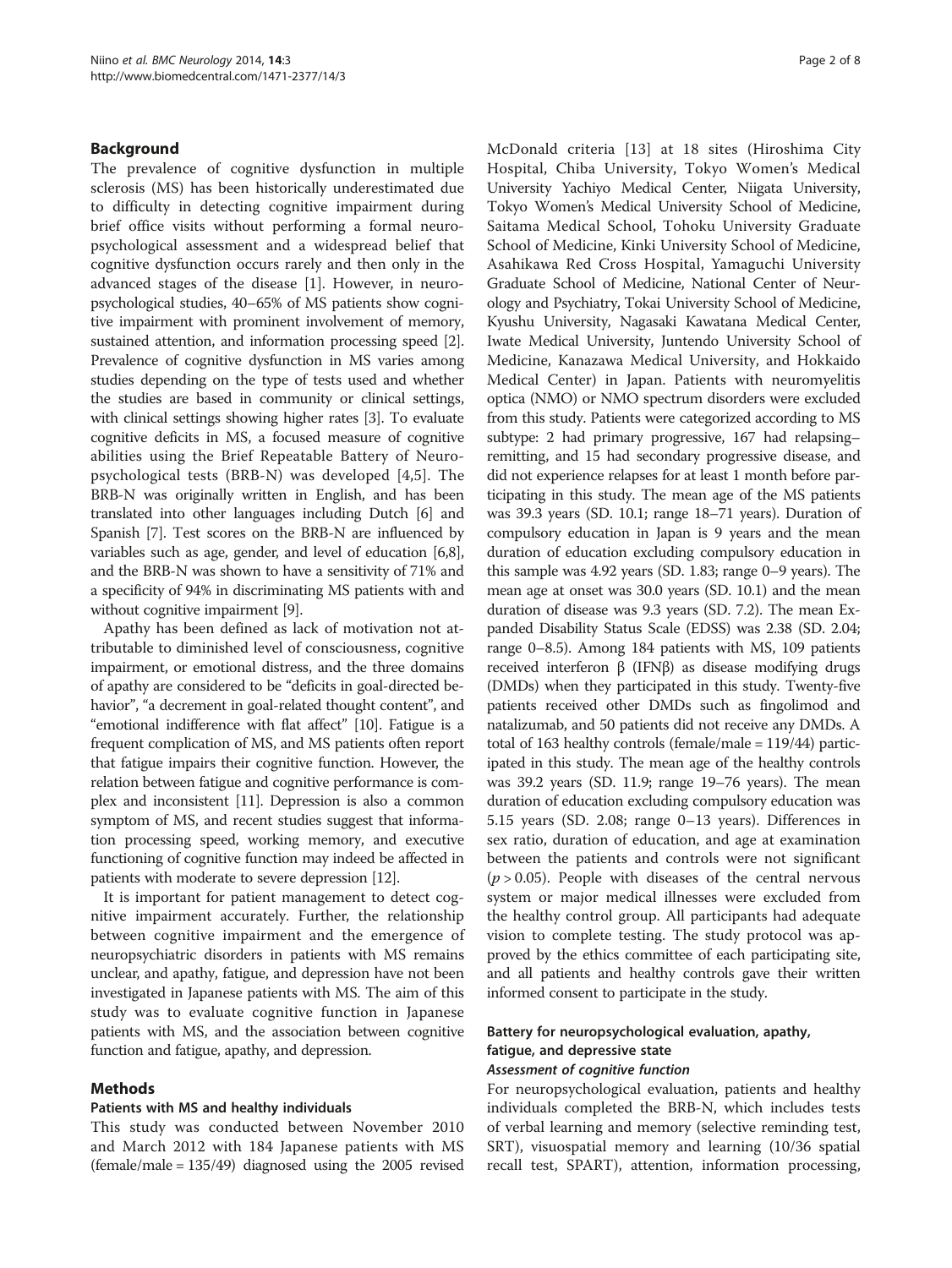and working memory (paced auditory serial addition test, PASAT, and symbol digit modalities test, SDMT), and verbal fluency (word list generation test, WLG). The BRB-N, which was originally written in English, was translated into Japanese and used for assessment of neuropsychological functions. The test battery was administered in the following order: SRT, SPART, SDMT, PASAT, delayed recall of the SRT (SRT-D), delayed recall of the SPART (SPART-D), and WLG. Scores derived from these tests included long-term storage (SRT-LTS), consistent long-term retrieval (SRT-CLTR), and delayed recall (SRT-D) from the SRT, immediate recall (SPART) and delayed recall (SPART-D) from the SPART, total score from the SDMT, PASAT 2-second and 3-second versions (PASAT2 and PASAT3), and total score from the WLG test.

#### Assessment of apathy

Apathy was measured using the Apathy Scale (AS), which is an abridged version of an apathy scale designed by Robert Marin [\[14](#page-6-0)], with some modifications [\[15](#page-6-0)]. Briefly, patients were provided with four possible answers to 14 questions: "not at all", "slightly", "some", and "a lot". Each score ranged from 0 to 42 and higher scores indicated more severe apathy [\[15](#page-6-0)]. The AS was translated into Japanese and had been used previously in a study of Japanese patients with stroke [\[16](#page-7-0)].

#### Assessment of fatigue

In 1989, Krupp et al. reported data of fatigue in MS using the Fatigue Severity Scale [\[17](#page-7-0)]. The group expanded the scale of the Fatigue Questionnaire (FQ) and administered the FQ to a large group of medical and psychiatric patients [\[18\]](#page-7-0). The FQ, which was translated into Japanese and has been used previously [\[19\]](#page-7-0), was used to measure fatigue in patients with MS. The FQ consists of 29 items each of which is a statement about fatigue and is rated from 1 representing "completely disagree" to 7 representing "completely agree", with a higher score indicating more fatigue [\[18\]](#page-7-0). Mean scores were calculated for each patient.

#### Assessment of depression

The Beck Depression Inventory second edition (BDI-II), which consists of 21 items rated on a scale from 0 to 3, is a valid and reliable measure of depressive state [\[20](#page-7-0)]. The Japanese version of the BDI-II, which was developed to be able to assess depressive symptoms in Japanese people, is psychometrically robust [\[21](#page-7-0)], and was used for evaluation of depression in the present study.

#### Statistical analysis

Statistical analyses were performed using the SAS 9.3 software package (SAS Institute Inc., Cary, NC). For analysis, raw data for the 9 tests (SRT-LTS, SRT-CLTR, SRT-D, SPART, SPART-D, SDMT, PASAT3, PASAT2, and WLG) were used, and scores for each of these tests were standardized as a mean score of 0 and standard deviation of 1. Student's t-test was used to compare average data between MS patients and healthy controls or between MS patients who received IFNβ and those who did not receive IFNβ. Correlations between two factors were assessed using the Pearson correlation test. Multiple regression analysis was used to evaluate how much each factor patient, AS score, FQ score, and BDI-II score—affected the BRB-N score.  $p$  values less than 0.05 were considered statistically significant.

## **Results**

#### BRB-N data in MS patients and healthy controls

Cronbach's alpha coefficients for all 9 BRB-N test scores were 0.93 in MS patients and 0.82 in the healthy control group, suggesting a high level of confidence. Thus, the BRB-N translated into Japanese showed a high internal consistency for each category and all scores. Table [1](#page-3-0) shows mean BRB-N scores in MS patients and healthy controls. Table [2](#page-3-0) shows a significant negative correlation between age at examination and each of the BRB-N components, except for WLG, was found in healthy controls. Negative correlations between duration of education and SRT-LTS, SRT-CTLR, SRT-D, SDMT, and PASAT2 were found in healthy controls, although there were no correlations between score and duration of education in the other 4 tests. In all 9 tests, scores were significantly lower in MS patients than in healthy controls. Table [2](#page-3-0) also shows the standardized scores for each test in patients and healthy controls. To evaluate which test score is most different between patients and healthy controls, effect size (Cohen's  $d$ ) was calculated. It was found that SDMT had the greatest effect size (1.34) of the 9 items (SRT-LTS, 0.67; SRT-CLTR, 0.72; SRT-D, 0.67; SPART, 0.86; SPART-D, 0.67; PASAT3, 0.95; PASAT2, 0.96; and WLG, 0.95). In the comparison of MS patients who received IFNβ and those who did not receive IFNβ, there were not any significant differences in all 9 BRB-N tests between the two groups.

## Correlation of disease duration or EDSS with BRB-N in MS patients

Table [3](#page-4-0) shows that in each of the 9 tests except the WLG, a significant but weak negative correlation was found between disease duration and score. On the other hand, relatively strong negative correlations were found between the EDSS and BRB-N scores in MS patients.

## Apathy, fatigue, and depression in MS patients and healthy controls

Mean scores on the AS, FQ, and BDI-II in MS patients were 14.38 ± 6.98 (range, 0–34), 3.89 ± 1.18 (range,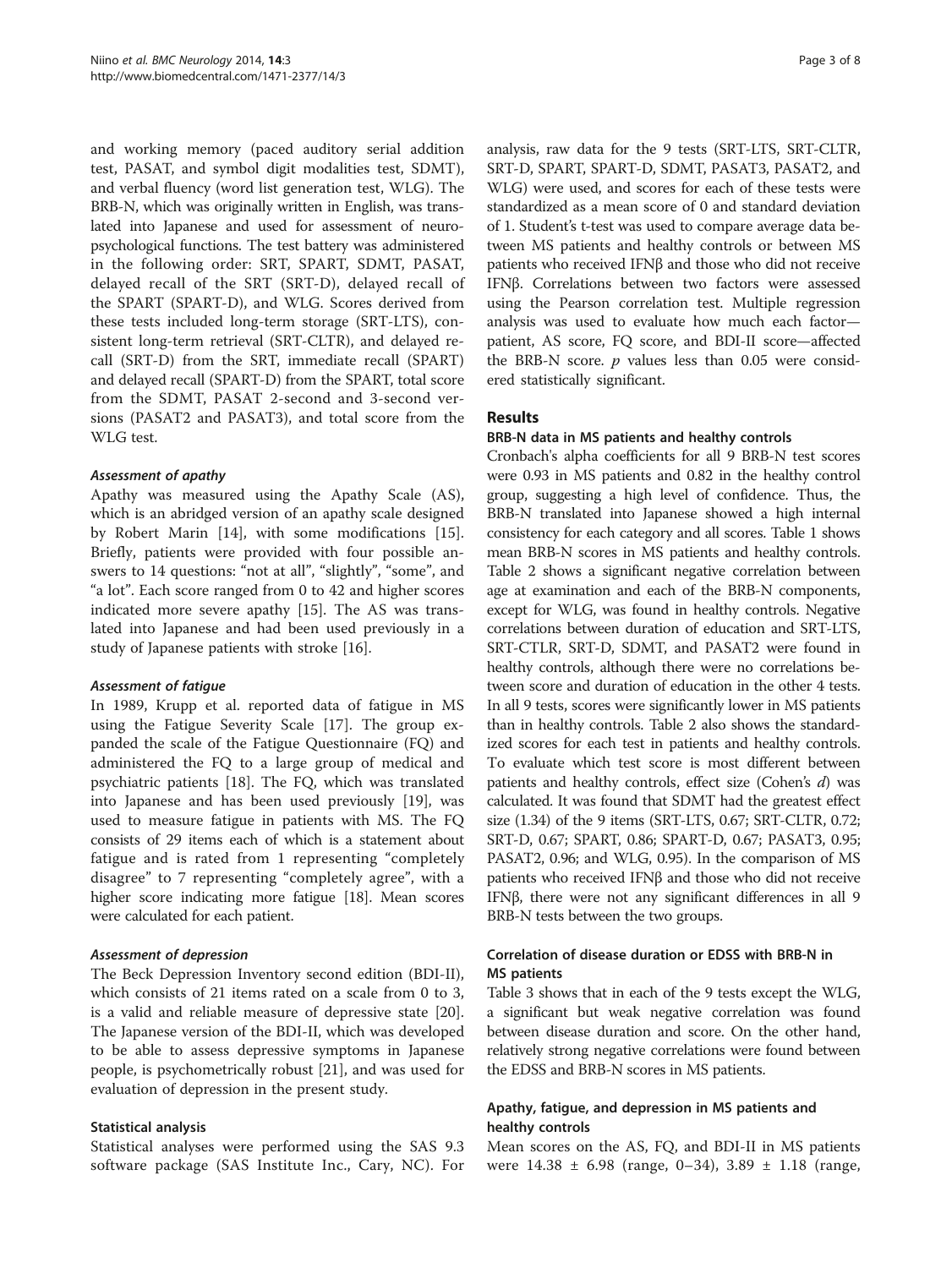| <b>BRB-N</b>    |                            | <b>MS</b> patients         | <b>Healthy controls</b>   |                            |  |  |  |
|-----------------|----------------------------|----------------------------|---------------------------|----------------------------|--|--|--|
|                 | Raw scores                 | <b>Standardized scores</b> | Raw scores                | <b>Standardized scores</b> |  |  |  |
| SRT-LTS         | $40.85 \pm 17.18(0 - 72)$  | $-0.30 \pm 1.10$           | $50.75 \pm 11.68$ (14-70) | $0.34 \pm 0.75$            |  |  |  |
| <b>SRT-CLTR</b> | $31.43 \pm 18.68$ (0-72)   | $-0.32 \pm 1.04$           | $43.60 \pm 14.58$ (2-70)  | $0.36 \pm 0.81$            |  |  |  |
| SRT-D           | $7.99 \pm 3.07$ (0-12)     | $-0.30 \pm 1.13$           | $9.71 \pm 1.87$ (5-12)    | $0.34 \pm 0.69$            |  |  |  |
| SPART           | $18.91 \pm 5.51$ (5-30)    | $-0.37 \pm 1.00$           | $23.26 \pm 4.55$ (10-30)  | $0.42 \pm 0.83$            |  |  |  |
| SPART-D         | $6.85 \pm 2.34 (0 - 10)$   | $-0.30 \pm 1.05$           | $8.26 \pm 1.85$ (1-12)    | $0.34 \pm 0.83$            |  |  |  |
| <b>SDMT</b>     | $46.20 \pm 15.30 (4 - 84)$ | $-0.52 \pm 0.94$           | $64.30 \pm 11.24$ (37-91) | $0.59 \pm 0.69$            |  |  |  |
| PASAT3          | $40.83 \pm 15.44 (0 - 60)$ | $-0.40 + 1.14$             | $52.45 \pm 7.26$ (24-60)  | $0.45 \pm 0.54$            |  |  |  |
| PASAT2          | $30.18 \pm 14.02 (0 - 60)$ | $-0.41 \pm 1.06$           | $41.55 \pm 8.94$ (18-60)  | $0.46 \pm 0.68$            |  |  |  |
| WLG             | $21.95 \pm 7.21$ (2-37)    | $-0.40 + 1.02$             | $27.99 \pm 5.29$ (12-40)  | $0.45 + 0.75$              |  |  |  |

<span id="page-3-0"></span>Table 1 Mean BRB-N scores in patients with MS and healthy controls

For each test, data are expressed as mean ± standard deviation scores (ranges). MS patient scores were significantly different from healthy control scores for all tests ( $p < 0.0001$ ).

1.00–7.24), and  $13.54 \pm 9.32$  (range, 0–45), respectively. Corresponding scores for healthy controls were 12.03 ± 5.55 (range, 0–27), 3.40 ± 0.89 (range, 1.00–5.41), and 9.47  $\pm$  6.59 (range, 0–27). For all 3 instruments, MS patients scored significantly higher compared to healthy controls ( $p = 0.0007$ ,  $p < 0.0001$ , and  $p < 0.0001$ , respectively), suggesting the presence of more apathy, more fatigue, and more depression in patients. In MS patients, AS, FQ, and BDI-II scores were not associated with disease duration. On the other hand, positive correlations were noted between scores on the AS, FQ, or BDI-II and the EDSS in MS patients ( $\gamma$  = 0.17,  $p < 0.05$ ;  $\gamma$  = 0.15,  $p < 0.05$ ; and  $\gamma$  = 0.20,  $p < 0.01$ ; respectively).

## Relationship between cognitive performance and measures of apathy, fatigue, and depression

Next we evaluated whether apathy, fatigue, and depression were correlated with the BRB-N. Table [4](#page-4-0) shows that in healthy controls, AS and FQ scores were not

correlated with BRB-N scores. However, SRT-LTS, SRT-CLTR, SDMT, PASAT3, and PASAT2 scores were correlated with BDI-II score. On the other hand, in patients with MS, most test scores of the BRB-N were correlated with the scores on the AS and BDI-II. However, FQ score was not correlated with any of the BRB-N tests except WLG.

## Effect of patient, apathy, fatigue, and depression in the BRB-N

To examine how much each of the patient, apathy, fatigue, and depression factors affect the BRB-N score, multiple regression analysis was conducted with these 4 factors as explanatory variables for each BRB-N test. In this analysis, "patient" was defined as 1 and "healthy control" as 0. It was found that only "patient" had a significant effect in all tests, indicating that differences in BRB-N scores between MS patients and healthy controls remained significant even after controlling for the effects of apathy, fatigue, and depression (Table [5\)](#page-5-0).

| Table 2 Correlation between age at examination or duration of education and the BRB-N |  |  |  |  |  |
|---------------------------------------------------------------------------------------|--|--|--|--|--|
|---------------------------------------------------------------------------------------|--|--|--|--|--|

|                    |         |                    | Age at examination |                         | Duration of education |                    |                         |         |  |  |
|--------------------|---------|--------------------|--------------------|-------------------------|-----------------------|--------------------|-------------------------|---------|--|--|
|                    |         | <b>MS</b> patients |                    | <b>Healthy controls</b> |                       | <b>MS</b> patients | <b>Healthy controls</b> |         |  |  |
| <b>BRB-N</b>       | ν       | p value            | ν                  | p value                 | γ                     | p value            | ν                       | p value |  |  |
| SRT-I TS           | $-0.23$ | 0.0017             | $-0.53$            | < 0.0001                | 0.21                  | 0.0045             | 0.22                    | 0.0055  |  |  |
| SRT-CLTR           | $-0.25$ | 0.0006             | $-0.55$            | < 0.0001                | 0.17                  | 0.0214             | 0.19                    | 0.0155  |  |  |
| SRT-D              | $-0.16$ | 0.0318             | $-0.53$            | < 0.0001                | 0.17                  | 0.0199             | 0.21                    | 0.0084  |  |  |
| SPART              | $-0.22$ | 0.0023             | $-0.32$            | < 0.0001                | 0.11                  | n.s.               | 0.07                    | n.s.    |  |  |
| SPART-D            | $-0.24$ | 0.0009             | $-0.25$            | 0.0011                  | 0.07                  | n.s.               | 0.06                    | n.s.    |  |  |
| <b>SDMT</b>        | $-0.24$ | 0.0012             | $-0.44$            | < 0.0001                | 0.12                  | n.s.               | 0.23                    | 0.0027  |  |  |
| PASAT3             | $-0.13$ | n.S.               | $-0.25$            | 0.0014                  | 0.13                  | n.s.               | 0.15                    | n.s.    |  |  |
| PASAT <sub>2</sub> | $-0.10$ | n.S.               | $-0.31$            | < 0.0001                | 0.12                  | n.s.               | 0.19                    | 0.0150  |  |  |
| WLG                | $-0.10$ | n.s.               | $-0.11$            | n.s.                    | 0.04                  | n.S.               | $-0.09$                 | n.s.    |  |  |

n.s.: not significant ( $p > 0.05$ ).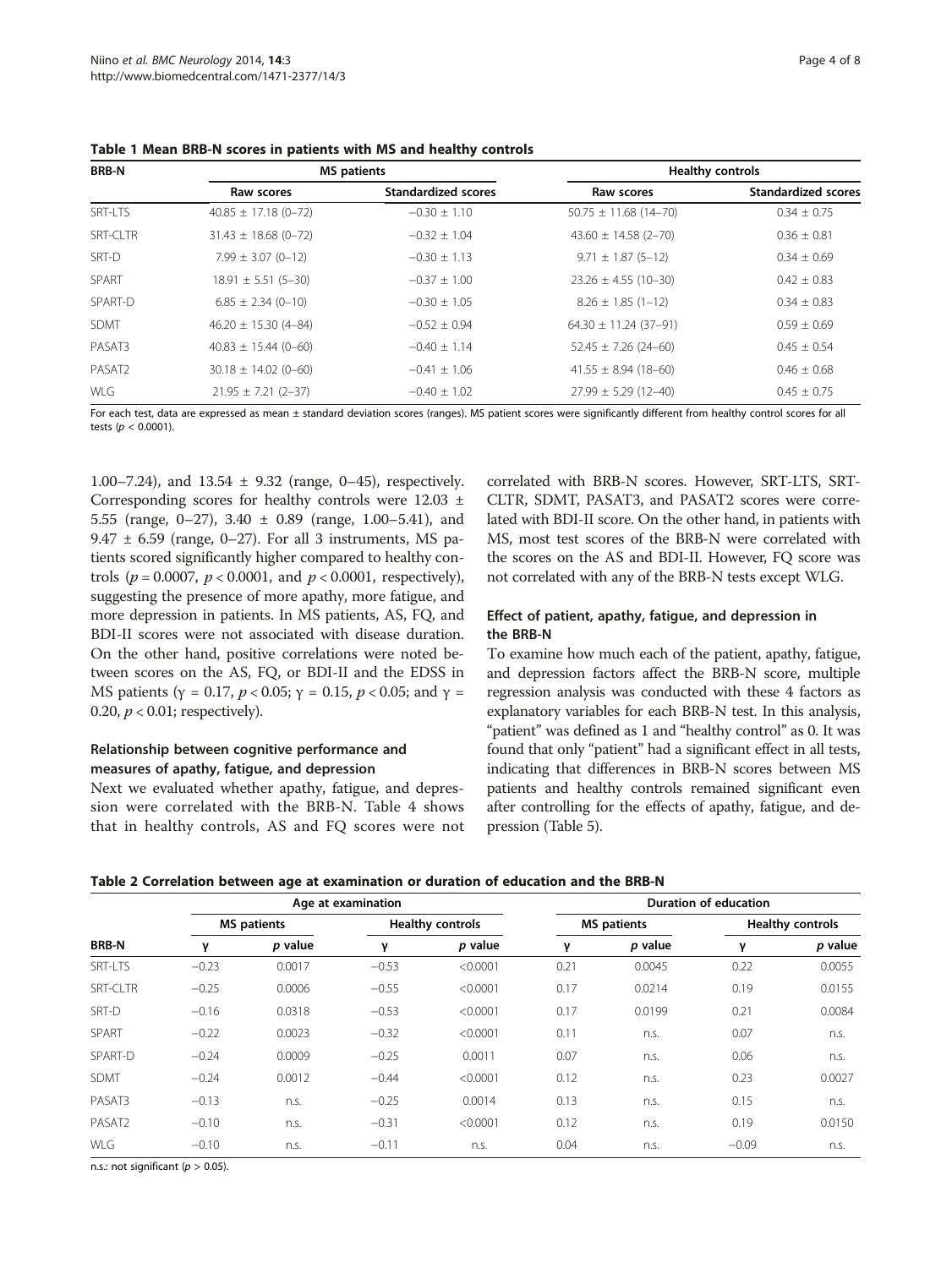<span id="page-4-0"></span>Table 3 Correlation between disease duration or EDSS score and BRB-N test scores in patients with MS

|                    |         | <b>Disease duration</b> | <b>EDSS</b> |          |  |  |
|--------------------|---------|-------------------------|-------------|----------|--|--|
| <b>BRB-N</b>       | γ       | p value                 | γ           | p value  |  |  |
| <b>SRT-LTS</b>     | $-0.16$ | 0.0271                  | $-0.37$     | < 0.0001 |  |  |
| SRT-CLTR           | $-0.19$ | 0.0093                  | $-0.34$     | < 0.0001 |  |  |
| SRT-D              | $-0.18$ | 0.0120                  | $-0.37$     | < 0.0001 |  |  |
| SPART              | $-0.22$ | 0.0023                  | $-0.25$     | 0.0005   |  |  |
| SPART-D            | $-0.24$ | 0.0010                  | $-0.28$     | 0.0002   |  |  |
| <b>SDMT</b>        | $-0.18$ | 0.0133                  | $-0.49$     | < 0.0001 |  |  |
| PASAT3             | $-0.24$ | 0.0012                  | $-0.42$     | < 0.0001 |  |  |
| PASAT <sub>2</sub> | $-0.18$ | 0.0141                  | $-0.40$     | < 0.0001 |  |  |
| WI G               | $-0.09$ | n.s.                    | $-0.33$     | < 0.0001 |  |  |

n.s.: not significant ( $p > 0.05$ ).

## **Discussion**

Some degree of cognitive impairment is found in at least half of all patients with MS, and cognitive impairment typically consists of domain-specific deficits rather than global cognitive decline [[9,](#page-6-0)[22\]](#page-7-0). Cognitive impairment may be affected by environmental and educational factors, and there have been no large population studies on cognitive function in Japanese patients with MS. The BRB-N is now widely accepted for use in clinical studies [[23\]](#page-7-0) as well as in clinical practice [\[7\]](#page-6-0). Furthermore, studies in several populations using the BRB-N have revealed that the battery is largely unaffected by language or cultural differences, thereby validating its use in different populations [\[6,7](#page-6-0)[,24](#page-7-0)]. The values obtained from the healthy control group in our study were similar to those found in Dutch [\[6\]](#page-6-0), Italian [[24\]](#page-7-0), and Spanish [[7\]](#page-6-0) populations, indicating that our Japanese version did not influence performance on the test.

PASAT is a complex task and its performance largely depends on information-processing speed and working

memory, which are two important and separate cognitive processes involved in the execution of the test [\[25](#page-7-0)]. Although the PASAT involves a larger number of cognitive processes, the SDMT could provide a better index of information-processing speed, which seems to be more frequently impaired in patients with MS [\[25,26](#page-7-0)]. Further, SDMT is a good test to predict cognitive impairment in patients with MS, even in the early stages of the disease [[27\]](#page-7-0). Our data demonstrate that cognitive function is impaired also in Japanese patients with MS, especially in terms of information-processing speed and attentional deficits, as shown by their SDMT and PASAT scores.

Previous studies demonstrated that physical disability evaluated by EDSS score was independently associated with cognitive impairment evaluated by the BRB-N [[7,](#page-6-0)[24,26\]](#page-7-0). We also demonstrated a correlation between physical disability and cognitive impairment in the present Japanese MS population. These data suggest that inhibition of relapses and improved prognosis with disease-modifying therapies will also benefit cognitive function.

Some previous studies suggested that cognitive performance does not seem to correlate significantly with disease duration [\[22,24\]](#page-7-0); however, longitudinal studies suggest that cognitively impaired patients experience ongoing cognitive decline [[1,](#page-6-0)[28\]](#page-7-0). The reason for these conflicting results remains unclear, although the proportion of patients with different MS subtypes (primary progressive, relapsing–remitting, and secondary progressive) or patient age may be important. Previous studies suggest that long-term treatment with IFNβ may protect against cognitive impairment in patients with MS [[29](#page-7-0),[30](#page-7-0)]. In our study, there were not any significant differences in all 9 BRB-N tests between MS patients who received IFNβ and those who did not receive IFNβ, however, the durations of IFNβ treatment were various. It is difficult to conclude effects of IFNβ treatment on cognitive function

| Table 4 Correlation between apathy (apathy scale), fatigue (fatigue questionnaire), and depression (BDI-II) and the BRB-N |  |  |  |  |  |
|---------------------------------------------------------------------------------------------------------------------------|--|--|--|--|--|
|---------------------------------------------------------------------------------------------------------------------------|--|--|--|--|--|

|              |         |                    | Apathy  |                         | Fatigue |                    |         |                         | Depression |                    |         |                         |  |
|--------------|---------|--------------------|---------|-------------------------|---------|--------------------|---------|-------------------------|------------|--------------------|---------|-------------------------|--|
|              |         | <b>MS</b> patients |         | <b>Healthy controls</b> |         | <b>MS</b> patients |         | <b>Healthy controls</b> |            | <b>MS</b> patients |         | <b>Healthy controls</b> |  |
| <b>BRB-N</b> | ν       | p value            | γ       | p value                 | ν       | p value            | ν       | p value                 | ν          | p value            | γ       | p value                 |  |
| SRT-LTS      | $-0.23$ | 0.0018             | $-0.04$ | n.s.                    | 0.05    | n.s.               | 0.02    | n.S.                    | $-0.18$    | 0.0208             | $-0.18$ | 0.0226                  |  |
| SRT-CLTR     | $-0.22$ | 0.0031             | $-0.04$ | n.s.                    | 0.04    | n.s.               | 0.02    | n.s.                    | $-0.13$    | n.s.               | $-0.16$ | 0.0370                  |  |
| SRT-D        | $-0.23$ | 0.0014             | 0.00    | n.s.                    | 0.05    | n.s.               | 0.01    | n.s.                    | $-0.14$    | n.s.               | $-0.11$ | n.s.                    |  |
| SPART        | $-0.27$ | 0.0003             | $-0.00$ | n.s.                    | $-0.02$ | n.s.               | $-0.09$ | n.S.                    | $-0.18$    | 0.0185             | $-0.02$ | n.s.                    |  |
| SPART-D      | $-0.33$ | < 0.0001           | $-0.03$ | n.s.                    | $-0.01$ | n.s.               | $-0.04$ | n.S.                    | $-0.16$    | 0.0446             | $-0.08$ | n.s.                    |  |
| <b>SDMT</b>  | $-0.28$ | 0.0002             | $-0.07$ | n.s.                    | $-0.03$ | n.s.               | $-0.01$ | n.s.                    | $-0.28$    | 0.0002             | $-0.29$ | 0.0002                  |  |
| PASAT3       | $-0.22$ | 0.0033             | 0.12    | n.s.                    | $-0.04$ | n.s.               | $-0.06$ | n.S.                    | $-0.25$    | 0.0013             | $-0.21$ | 0.0083                  |  |
| PASAT2       | $-0.21$ | 0.0047             | 0.01    | n.s.                    | $-0.04$ | n.s.               | $-0.14$ | n.S.                    | $-0.23$    | 0.0031             | $-0.29$ | 0.0002                  |  |
| WLG          | $-0.23$ | 0.0016             | $-0.07$ | n.s.                    | 0.16    | 0.03               | 0.03    | n.s.                    | $-0.15$    | 0.0458             | $-0.15$ | n.s.                    |  |

n.s.: not significant ( $p > 0.05$ ).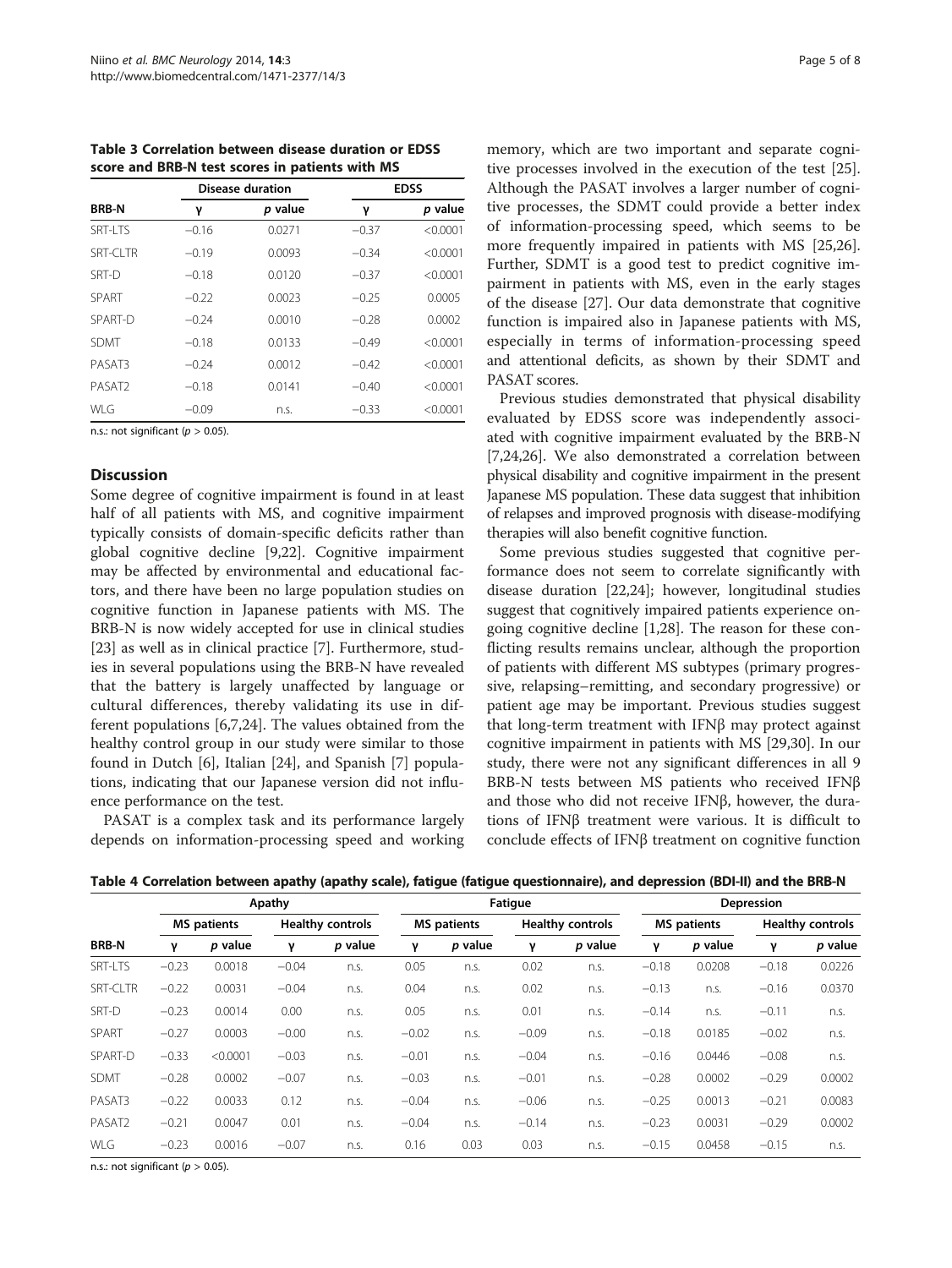|                                | <b>SRT-LTS</b>                 |          | <b>SRT-CLTR</b>                |          | SRT-D                          |          | <b>SPART</b>                   |          | <b>SPART-D</b>                        |          |
|--------------------------------|--------------------------------|----------|--------------------------------|----------|--------------------------------|----------|--------------------------------|----------|---------------------------------------|----------|
| <b>Explanatory</b><br>variable | Standard<br>estimate $(\beta)$ | p value  | Standard<br>estimate $(\beta)$ | p value  | Standard<br>estimate $(\beta)$ | p value  | Standard<br>estimate $(\beta)$ | p value  | <b>Standard</b><br>estimate $(\beta)$ | p value  |
| Patient                        | $-0.3135$                      | < 0.0001 | $-0.3465$                      | < 0.0001 | $-0.3189$                      | < 0.0001 | $-0.3591$                      | < 0.0001 | $-0.2706$                             | < 0.0001 |
| Apathy                         | $-0.1249$                      | 0.0314   | $-0.1154$                      | 0.0470   | $-0.1379$                      | 0.0191   | $-0.1107$                      | n.s.     | $-0.1807$                             | 0.0025   |
| Fatigue                        | 0.1713                         | 0.0035   | 0.1362                         | 0.0199   | 0.1245                         | 0.0352   | 0.0326                         | n.s.     | 0.060                                 | n.s.     |
| Depression                     | $-0.1916$                      | 0.0028   | $-0.1405$                      | 0.0281   | $-0.1190$                      | n.s.     | $-0.0803$                      | n.s.     | $-0.0667$                             | n.s.     |
| Adjusted R-squared             | 0.1684                         |          | 0.1668                         |          | 0.1485                         |          | 0.1659                         |          | 0.1243                                |          |
|                                | <b>SDMT</b>                    |          | PASAT3                         |          | PASAT2                         |          | WLG                            |          |                                       |          |
| <b>Explanatory</b><br>variable | Standard<br>estimate $(\beta)$ | p value  | Standard<br>estimate $(\beta)$ | p value  | Standard<br>estimate $(\beta)$ | p value  | Standard<br>estimate $(\beta)$ | p value  |                                       |          |
| Patient                        | $-0.5251$                      | < 0.0001 | $-0.3823$                      | < 0.0001 | $-0.3858$                      | < 0.0001 | $-0.4319$                      | < 0.0001 |                                       |          |
| Apathy                         | $-0.0764$                      | n.s.     | $-0.0176$                      | n.s.     | $-0.0108$                      | n.s.     | $-0.1511$                      | 0.0058   |                                       |          |
| Fatigue                        | 0.1340                         | 0.0074   | 0.0842                         | n.s.     | 0.0673                         | n.s.     | 0.2171                         | < 0.0001 |                                       |          |
| Depression                     | $-0.2664$                      | < 0.0001 | $-0.2471$                      | < 0.0001 | $-0.2516$                      | < 0.0001 | $-0.1708$                      | 0.0046   |                                       |          |
| Adjusted R-squared             | 0.3933                         |          | 0.2221                         |          | 0.2301                         |          | 0.2647                         |          |                                       |          |

<span id="page-5-0"></span>Table 5 Effect of patient, apathy, fatigue, and depression factors in the BRB-N tests

n.s.: not significant ( $p > 0.05$ ).

in MS from our study, and further studies are needed about effects of DMDs on cognitive function.

In the present study, we aimed to evaluate correlations between cognitive impairment and the three factors of apathy, fatigue, and depression in MS patients. Our results demonstrate that MS patients had more apathy, more fatigue, and more depression compared with healthy controls, and decreased cognitive function was correlated with apathy and depression in Japanese patients with MS. Despite the association between cognitive variables and depression/apathy, cognitive function was impaired beyond the effect of depression and apathy. No associations between disease duration and scores on the AS, FQ, or BDI-II were found although positive correlations between EDSS and all 3 scores were found in MS patients. Other studies also demonstrated no significant longitudinal change in the Fatigue Severity Scale across a 2- to 3-year interval in patients with MS [\[31\]](#page-7-0), and fatigue was not correlated with disease duration [[32](#page-7-0)]. Together these previous and the present findings suggest that disease duration may have little association with subjective fatigue.

Apathy is one of the major neuropsychiatric symptoms in patients with MS [\[33](#page-7-0)]. Figved et al. reported that apathy was significantly associated with intrusions in patients with MS [\[34](#page-7-0)], although few studies have explored the relationship between cognitive impairment and apathy. We demonstrated impaired apathy in Japanese patients with MS compared to healthy controls, and a negative correlation was found between apathy and cognitive function. Future studies of cognitive function should also focus on apathy.

Fatigue is a common symptom of MS, and patients with MS often report a correlation between self-reported

fatigue and their perception of poor performance on cognitive tests [[35](#page-7-0)]. However, no relationship has been reported between fatigue and cognitive impairment [\[33,36](#page-7-0)]. Our results support these findings, and subjective fatigue may not be strongly associated with cognitive impairment in MS patients. However, differences exist between subjective and objective cognitive fatigue [[37](#page-7-0)]. Furthermore, fatigue could lead to unemployment in MS patients and thus a reduction in quality of life [\[38\]](#page-7-0), and it is therefore important to investigate cognitive function and subjective fatigue using different approaches.

The prevalence of major depression in patients with MS is relatively high [\[39](#page-7-0)] and this may affect cognitive function. Indeed, it was reported that depression influences cognitive performance [\[40](#page-7-0)], although in another study depression it was not found to correlate with cognitive function [\[41](#page-7-0)]. Despite previous inconsistent findings regarding the association between depression and cognitive function, our results demonstrated that depression was correlated with the individual tests of the BRB-N. BDI-II is an instrument to measure the severity of depression, not to diagnose major depressive disorder. Our data of BDI-II demonstrated MS patients scored significantly higher compared to healthy controls, and suggested that MS patients may suffer from sub-depressive conditions.

#### Conclusions

Cognitive function, in particular information-processing speed, was impaired and decreased cognitive function was correlated with apathy and depression in Japanese patients with MS. However, subjective fatigue was not associated with cognitive dysfunction. Both fatigue and cognition affect quality of life for patients with MS, and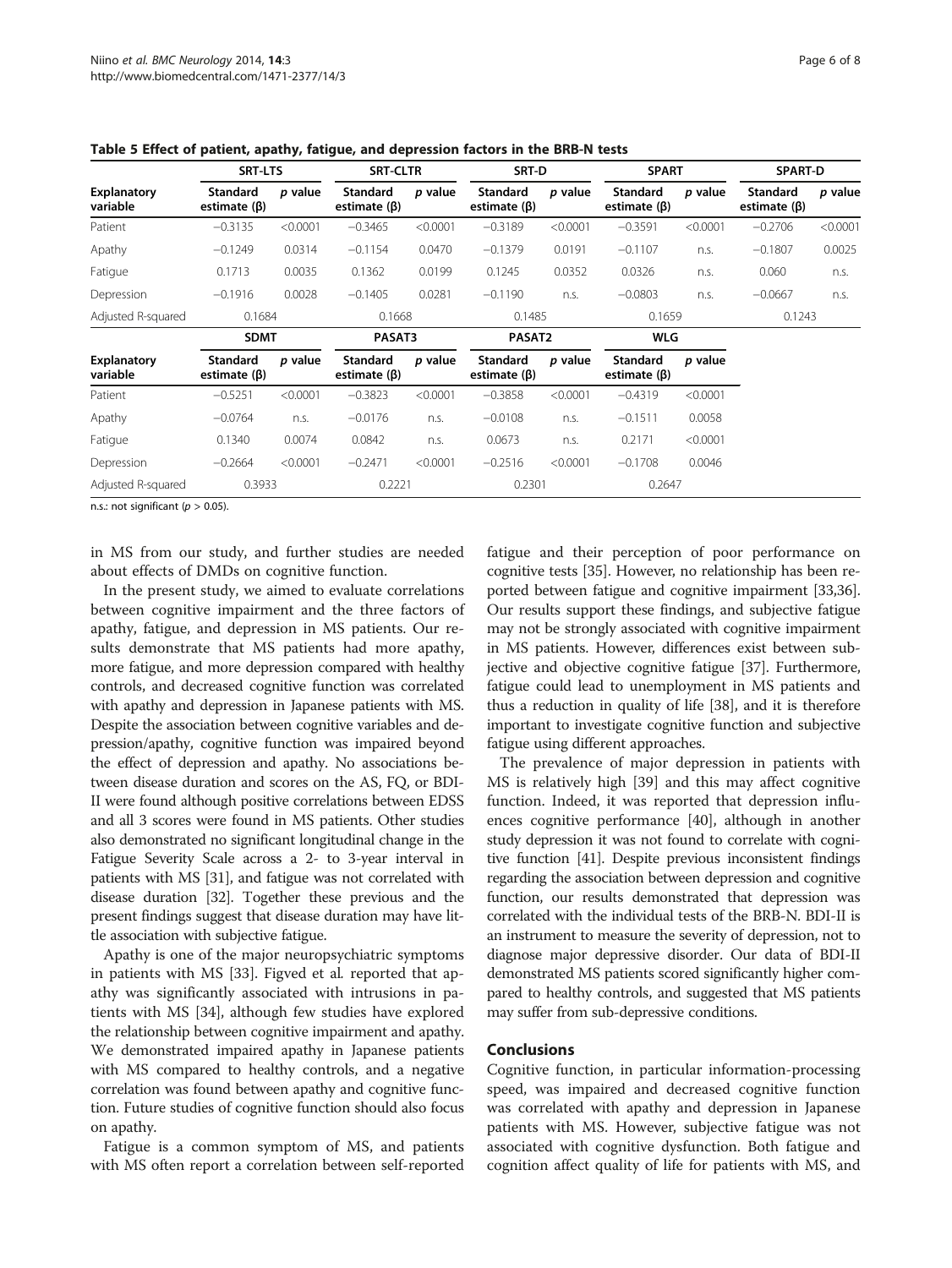<span id="page-6-0"></span>we may need to consider therapeutic intervention to improve fatigue and cognition using different approaches.

#### Competing interests

MN has received funding for travel and/or speaker honoraria from Biogen Idec, Bayer Schering Pharma, and Novartis Pharma, and has served on the scientific advisory boards for Biogen Idec. T. Kohriyama has received speaker honoraria from Biogen Idec, Bayer Yakuhin Ltd., and Novartis Pharma. IK has received funding for travel and/or speaker honoraria from Novartis Pharma, Biogen Idec, and Bayer Schering Pharma. YS has received honoraria for speaking from Bayer Yakuhin Ltd., and has received personal compensation for consulting services from Biogen Idec, Teijin Pharma and Novartis Pharma. HF has received funding for travel and/or speaker honoraria from Biogen Idec, Daiichi Sankyo Inc., Dainippon Sumitomo Pharma and Novartis Pharma. IN has served on the scientific advisory boards for Biogen Idec, Novartis Pharma; received funding for trips and speaks from Bayer Yakuhin Ltd., Biogen Idec, Tanabe Mitsubishi Pharma, Novartis Pharma, and received grant support from Mitsubishi Chemical Medience Corporation. S. Kusunoki has received speaker honoraria from Teijin, Nihon Pharmaceutical, Benesis, Japan Blood Products Organization, Novartis Pharma, Asahi Kasei, and Sanofi Aventis. KN has received funding for travel and/or speaker honoraria from Biogen Idec, Bayer Yakuhin Ltd., Mitsubishi Tanabe Pharma, Nihon Pharmaceutical Co., Ltd., Teijin Pharma Ltd., and Novartis Pharma. TY has served on scientific advisory boards for Biogen Idec and Chugai Pharmaceutical Co., Ltd.; has received research support from Ono Pharmaceutical Co., Ltd., Chugai Pharmaceutical Co., Ltd., Teva Pharmaceutical K.K., Mitsubishi Tanabe Pharma, and Asahi Kasei Kuraray Medical CO., Ltd; has received speaker honoraria from Novartis Pharma, Nihon Pharmaceutical Co., Ltd., Santen Pharmaceutical Co., Ltd., Abbot Japan Co., Ltd.., Eisai Co., Ltd., Biogen Idec, Dainippon Sumitomo Pharma Co., Ltd., Mitsubishi Tanabe Pharma, Bayer Holding Ltd., and Astellas Pharma Inc. JK is a consultant for Biogen Idec, and has received honoraria from Bayer Healthcare and funding for a trip from Bayer Healthcare and Biogen Idec. M. Matsui is part of a scientific advisory board for Biogen Idec, and has received speaker honoraria from Bayer Healthcare, Biogen Idec, and Tanabe Mitsubishi Pharma. YM has received speaker honoraria and research material from Novartis Pharma. S. Kikuchi has received speaker honoraria from Novartis Pharma, Boehringer Ingelheim, Kyowa Hakko Kirin, Dainippon Sumitomo Pharma, and FP Pharmaceutical Corporation, and serves on the scientific advisory board for Novartis Pharma. NM, M. Mori, TO, KM, K. Yoshida, T. Kanda, FY, SN, and K. Yokoyama declare that they have no competing interests.

#### Authors' contributions

MN was responsible for study design, data collection, and manuscript preparation. NM was responsible for statistical analysis and manuscript preparation. IK and KM were responsible for study design, data collection, and manuscript review. S. Kusunoki and S. Kikuchi were responsible for study design and manuscript review. T. Kohriyama, M. Mori, TO, YS, HF, IN, K. Yoshida, T. Kanda, KN, TY, FY, JK, SN, K. Yokoyama, M. Matsui, and YM were responsible for data collection at their respective institutions and manuscript review. All authors read and approved the final manuscript.

#### Acknowledgments

This study was supported by the Health and Labour Sciences Research Grant on Intractable Diseases (Neuroimmunological Diseases) from the Ministry of Health, Labour and Welfare of Japan. We thank Dr. Mika Otsuki, Graduate School of Health Sciences, Hokkaido University for contributing to the Japanese version of the BRB-N, and the following colleagues for enrolling patients in the study: Ms. Yoko Kanamori, Department of Neurology, Tohoku University School of Medicine; Dr. Michiaki Koga, Department of Neurology and Clinical Neuroscience, Yamaguchi University Graduate School of Medicine; Dr. Takamasa Noda, Department of Psychiatry, National Center of Neurology and Psychiatry Hospital; and Dr. Takuya Matsushita, Department of Neurology, Neurological Institute, Graduate School of Medical Sciences, Kyushu University. The authors also thank Ms. Kaori Shimakura and Ms. Eri Takahashi, Department of Clinical Research, Hokkaido Medical Center for their help with this study.

#### Author details

<sup>1</sup>Department of Clinical Research, Hokkaido Medical Center, Yamanote 5jo 7chome, Nishi-ku, Sapporo 063-0005, Japan. <sup>2</sup>School of Management, Kochi University of Technology, Kochi, Japan. <sup>3</sup>Department of Neurology, Hiroshima City Hospital, Hiroshima, Japan. <sup>4</sup> Department of Neurology, Graduate School

of Medicine, Chiba University, Chiba, Japan. <sup>5</sup>Department of Neurology, Tokyo Women's Medical University Yachiyo Medical Center, Chiba, Japan. <sup>6</sup> <sup>6</sup>Department of Neurology, Brain Research Institute, Niigata University, Niigata, Japan. <sup>7</sup> Department of Neurology, Tokyo Women's Medical University School of Medicine, Tokyo, Japan. <sup>8</sup>Department of Neurology Iwate Medical School, Morioka, Japan. <sup>9</sup>Department of Neurology, Saitama Medical Center, Saitama Medical University, Saitama, Japan. <sup>10</sup>Department of Neurology, Tohoku University School of Medicine, Sendai, Japan. <sup>11</sup>Department of Neurology, Kinki University School of Medicine, Osaka, Japan. 12Department of Neurology, Asahikawa Red Cross Hospital, Asahikawa, Japan. <sup>13</sup>Department of Neurology and Clinical Neuroscience, Yamaguchi University Graduate School of Medicine, Yamaguchi, Japan. 14Department of Immunology, National Institute of Neuroscience, National Center of Neurology and Psychiatry, Tokyo, Japan. 15Department of Neurology, Tokai University School of Medicine, Kanagawa, Japan. <sup>16</sup>Department of Neurology, Neurological Institute, Graduate School of Medical Sciences, Kyushu University, Fukuoka, Japan. 17Department of Clinical Research, Nagasaki Kawatana Medical Center, Nagasaki, Japan. 18Department of Neurology, Juntendo University School of Medicine, Tokyo, Japan. <sup>19</sup>Department of Neurology, Kanazawa Medical University, Ishikawa, Japan. <sup>20</sup>Department of Neurology, Hokkaido Medical Center, Sapporo, Japan.

#### Received: 7 September 2013 Accepted: 3 January 2014 Published: 6 January 2014

#### References

- 1. Amato MP, Zipoli V, Portaccio E: Multiple sclerosis-related cognitive changes: a review of cross-sectional and longitudinal studies. J Neurol Sci 2006, 245:41–46.
- 2. Bobholz JA, Rao SM: Cognitive dysfunction in multiple sclerosis: a review of recent developments. Curr Opin Neurol 2003, 16:283–288.
- Lyros E, Messinis L, Papageorgiou SG, Papathanasopoulos P: Cognitive dysfunction in multiple sclerosis: the effect of pharmacological interventions. Int Rev Psychiatry 2010, 22:35–42.
- Rao SM, Cognitive Function Study Group, NMSS: A Manual for the Brief Repeatable Battery of Neuropsychological Tests in Multiple Sclerosis. New York: National Multiple Sclerosis Society; 1990.
- Bever CT Jr, Grattan L, Panitch HS, Johnson KP: The brief repeatable battery of neuropsychological tests for multiple sclerosis: a preliminary serial study. Mult Scler 1995, 1:165–169.
- 6. Boringa JB, Lazeron RH, Reuling IE, Adèr HJ, Pfennings L, Lindeboom J, de Sonneville LM, Kalkers NF, Polman CH: The brief repeatable battery of neuropsychological tests: normative values allow application in multiple sclerosis clinical practice. Mult Scler 2001, 7:263–267.
- 7. Sepulcre J, Vanotti S, Hernández R, Sandoval G, Cáceres F, Garcea O, Villoslada P: Cognitive impairment in patients with multiple sclerosis using the brief repeatable battery-neuropsychology test. Mult Scler 2006, 12:187–195.
- 8. Amato MP, Portaccio E, Goretti B, Zipoli V, Ricchiuti L, De Caro MF, Patti F, Vecchio R, Sorbi S, Trojano M: The Rao's brief repeatable battery and stroop test: normative values with age, education and gender corrections in an Italian population. Mult Scler 2006, 12:787–793.
- 9. Rao SM, Leo GJ, Ellington L, Nauertz T, Bernardin L, Unverzagt F: Cognitive dysfunction in multiple sclerosis. II. Impact on employment and social functioning. Neurology 1991, 41:692–696.
- 10. Marin RS: Apathy: a neuropsychiatric syndrome. J Neuropsychiatry Clin Neurosci 1991, 3:243–254.
- 11. Langdon DW: Cognition in multiple sclerosis. Curr Opin Neurol 2011, 24:244–249.
- 12. Siegert RJ, Abernethy DA: Depression in multiple sclerosis: a review. J Neurol Neurosurg Psychiatry 2005, 76:469–475.
- 13. Polman CH, Reingold SC, Edan G, Filippi M, Hartung HP, Kappos L, Lublin FD, Metz LM, McFarland HF, O'Connor PW, Sandberg-Wollheim M, Thompson AJ, Weinshenker BG, Wolinsky JS: Diagnostic criteria for multiple sclerosis: 2005 revisions to the "McDonald criteria". Ann Neurol 2005, 58:840–846.
- 14. Marin RS: Differential diagnosis and classification of apathy. Am J Psychiatry 1990, 147:22–30.
- 15. Starkstein SE, Mayberg HS, Preziosi TJ, Andrezejewski P, Leiguarda R, Robinson RG: Reliability, validity, and clinical correlates of apathy in Parkinson's disease. J Neuropsychiatry Clin Neurosci 1992, 4:134-139.